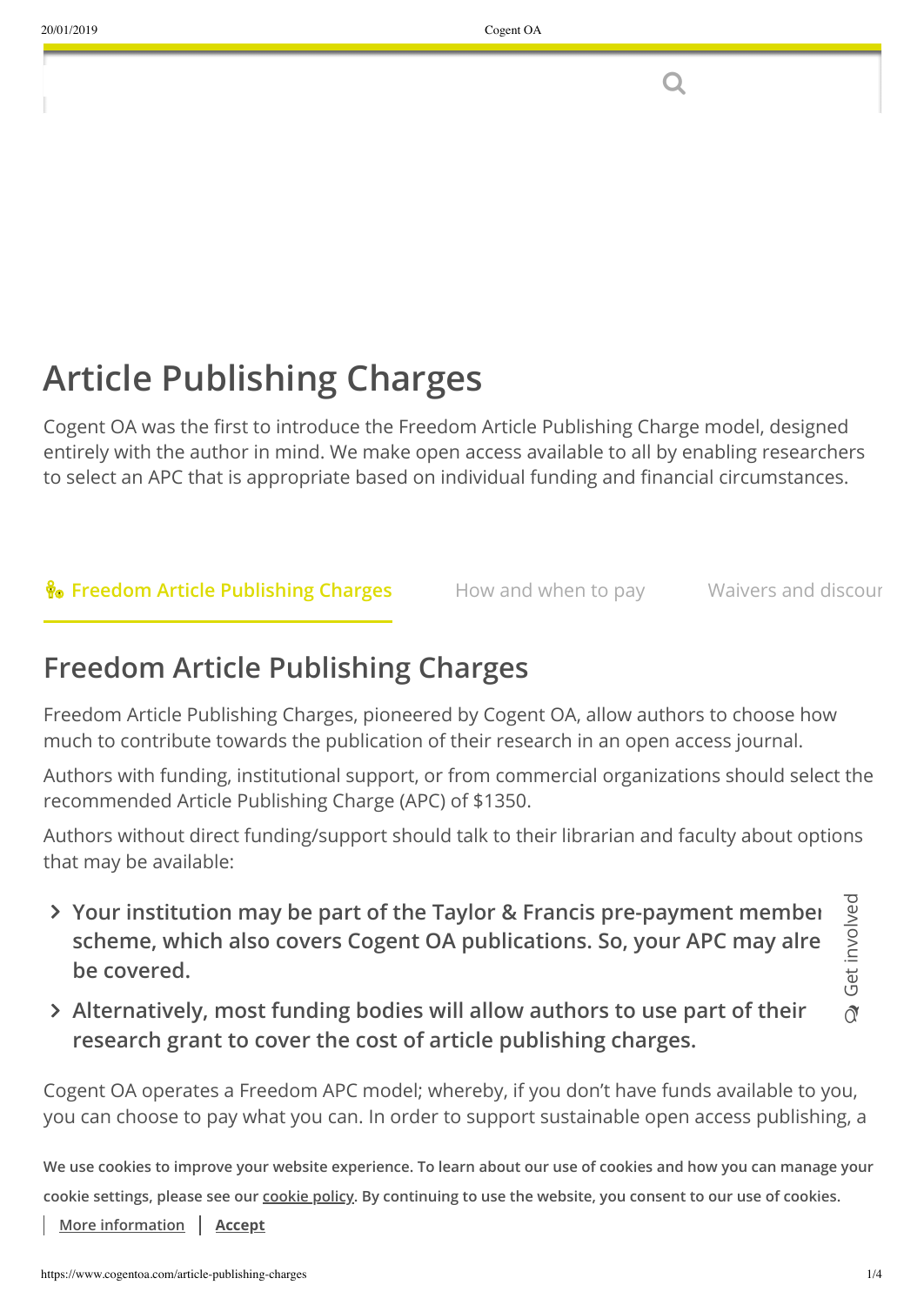

## **Dr. Gerry Geitz**

#### **AUTHOR**

"My institution does not provide any financial support. This means I have to contribute by myself. I really believe open access is the best way to publish research, in order to reach as many as people as possible. I will continue to try to convince my institution to contribute to open access publications, so hopefully in future they will change their policy. For now this is all I can afford."



**We use cookies to improve your website experience. To learn about our use of cookies and how you can manage your cookie settings, please see our [cookie policy](https://www.cogentoa.com/cookie-policy/). By continuing to use the website, you consent to our use of cookies.**

**[More information](https://www.cogentoa.com/cookie-policy/) Accept**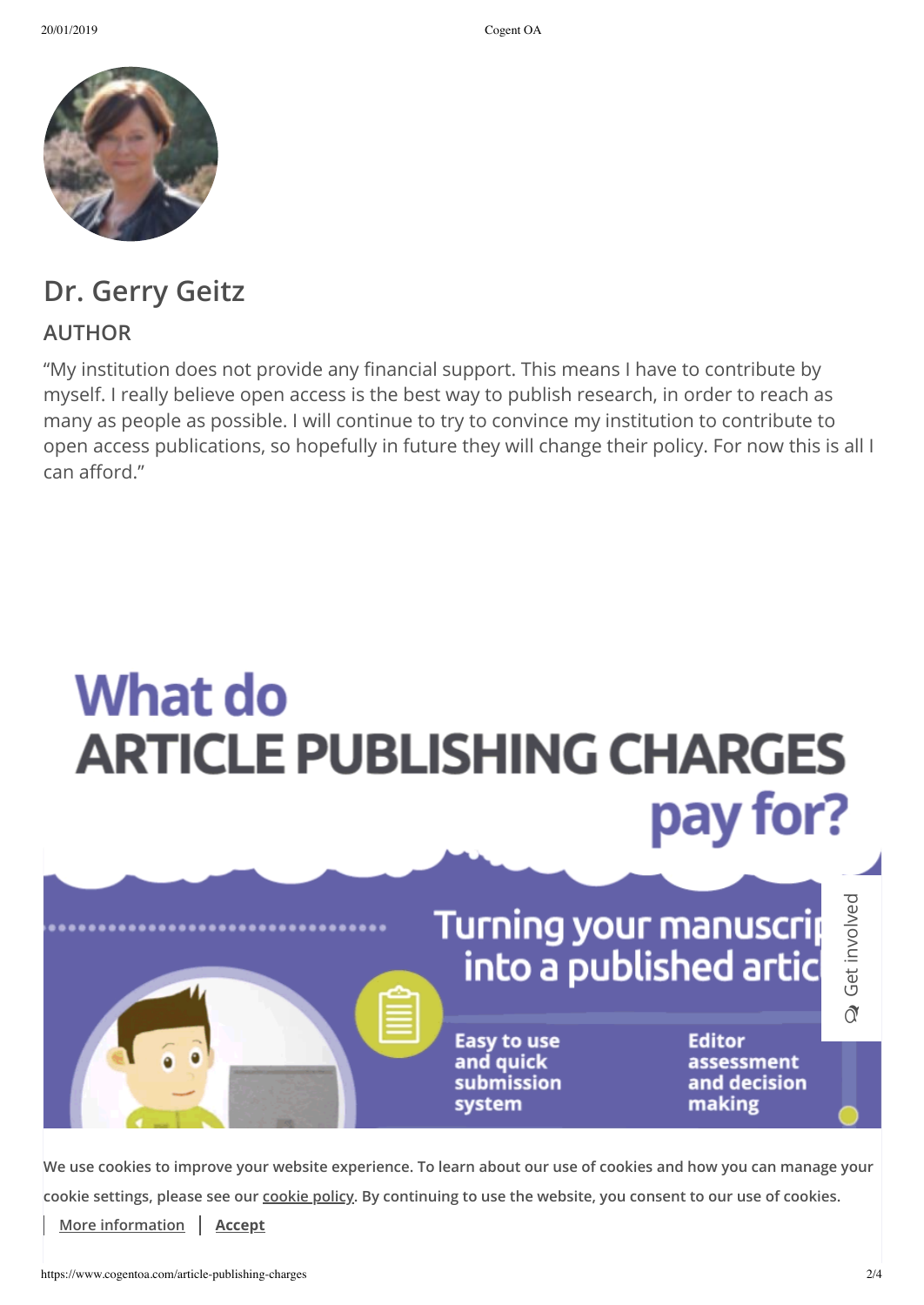

**We use cookies to improve your website experience. To learn about our use of cookies and how you can manage your cookie settings, please see our [cookie policy](https://www.cogentoa.com/cookie-policy/). By continuing to [use the web](https://www.cogentoa.com/)site, you consent to our use of cookies.**

 $C_{\rm{max}}$   $C_{\rm{max}}$   $C_{\rm{max}}$   $C_{\rm{max}}$   $C_{\rm{max}}$   $C_{\rm{max}}$   $C_{\rm{max}}$   $C_{\rm{max}}$ 

**[More information](https://www.cogentoa.com/cookie-policy/) Accept**